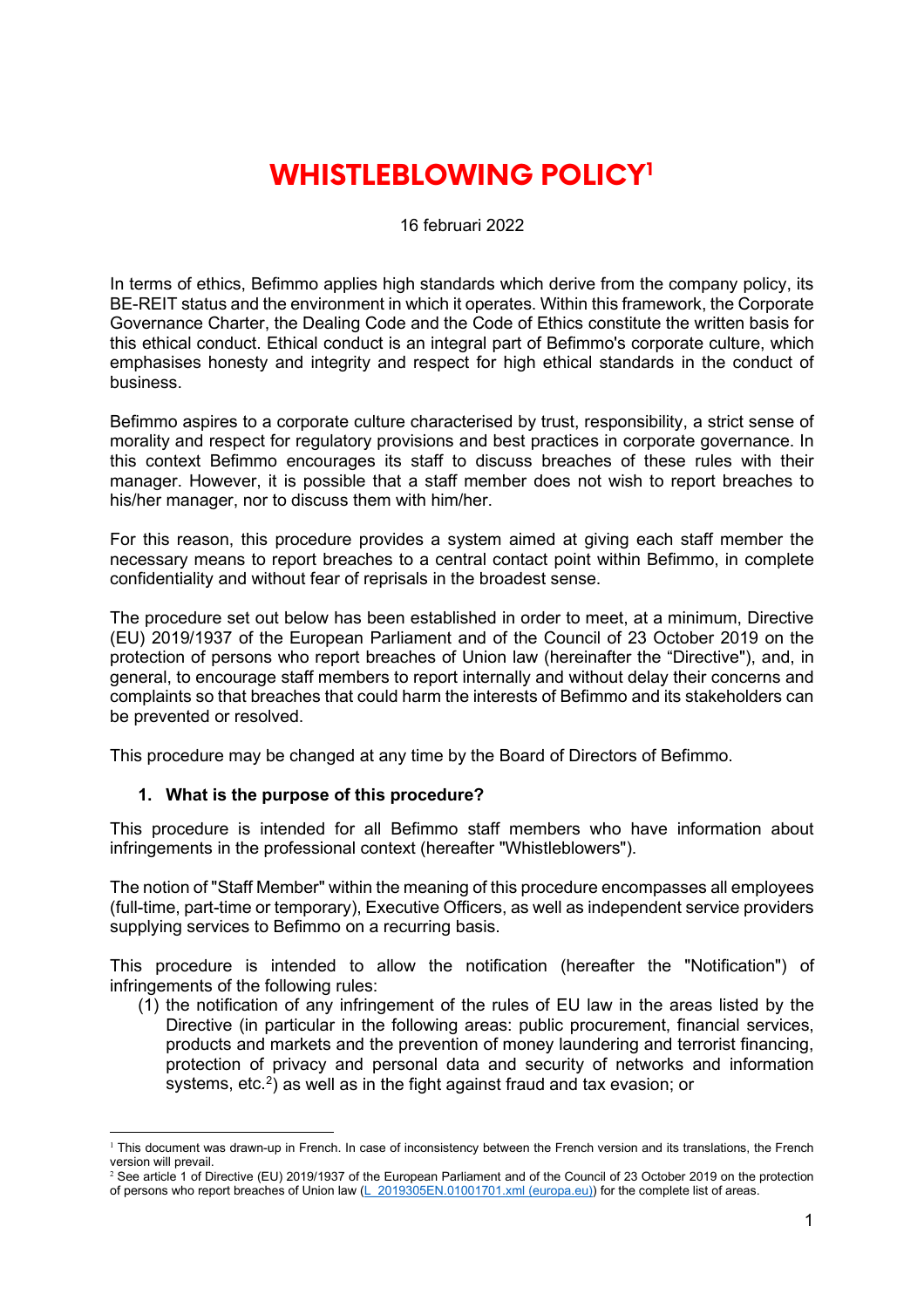(2) in general, any other infringement of Befimmo's internal policies (e.g. Governance Charter, Code of Ethics, Dealing Code, Anti-corruption Policy, Client and Counterparty Acceptance Policy, Labour Terms, Policy on Diversity and Inclusion, Philantropy and associative partnership policy, Privacy Policy, etc.) (hereinafter an "Infringement<sup>[3](#page-1-0)</sup>").

If a person identified hereabove suspects an Infringement, he/she may choose between the following two procedures for reporting such:

- (i) The "internal" Notification according to the procedure set out in this document (the Whistleblowing Policy of Befimmo).
- (ii) The "external" whistleblower notification to the relevant Authority (as the case may be, the Financial Services and Markets Authority (FSMA) [\(How to make a](https://www.fsma.be/en/how-make-complaint)  [complaint? | FSMA\)](https://www.fsma.be/en/how-make-complaint), the Data Protection Authority (DPA) [\(Introduire une plainte |](https://www.autoriteprotectiondonnees.be/citoyen/agir/introduire-une-plainte)  [Autorité de protection des données \(autoriteprotectiondonnees.be\),](https://www.autoriteprotectiondonnees.be/citoyen/agir/introduire-une-plainte) etc.).

Befimmo encourages all Whistleblowers to first report an Infringement internally before going to the authorities.

A person may under no circumstances initiate her/his own investigation. It is also forbidden to spread rumours about an Infringement or to warn the suspect that he/she is suspected of an Infringement, either before or after its Notification.

A person who reasonably suspects an Infringement will report this immediately. The sooner this person communicates her/his suspicions, the easier it will be to take action.

# **2. How can Notification be made according to the internal Whistleblowing Policy?**

The Whistleblower may, within the framework of this procedure, notify the Human Resources Officer (Emmanuelle Vroye) in one of the following ways:

- ♣ By letter to the Human Resources Officer.
- ♣ By e-mail to the following address: [whistleblowing@befimmo.be.](mailto:whistleblowing@befimmo.be)
- ♣ By making an appointment with the Human Resources Officer by telephone (at number +32(0)2 679 38 52 or +32(0)476 44 76 20) for a meeting. The Human Resources Officer will draw up a written report of this meeting.
- ♣ By notifying the Human Resources Officer by telephone (at number +32(0)2 679 38 52 or +32 (0)476 44 76 20). The Human Resources Officer will draw up a written report of this conversation.

The Human Resources Officer is authorised to receive a Notification and is in principle also responsible for investigating this Notification. The Chief Compliance Officer (Aminata Kaké) can be called upon at any time to review the Notification. The Head of Human Resources (Florence Weemaels) will act as a back-up to the Human Resources Officer in the latter's absence.

If a Notification is received by another person, the recipient of this Notification must immediately send this to the Human Resources Officer.

<span id="page-1-0"></span><sup>3</sup> Infringement within the meaning of this procedure shall also be understood to mean reasonable suspicions, about actual or potential breaches, which occurred or are very likely to occur in the organisation in which the reporting person works or has worked or in another organisation with which the reporting person is or was in contact through his or her work, and about attempts to conceal such breaches.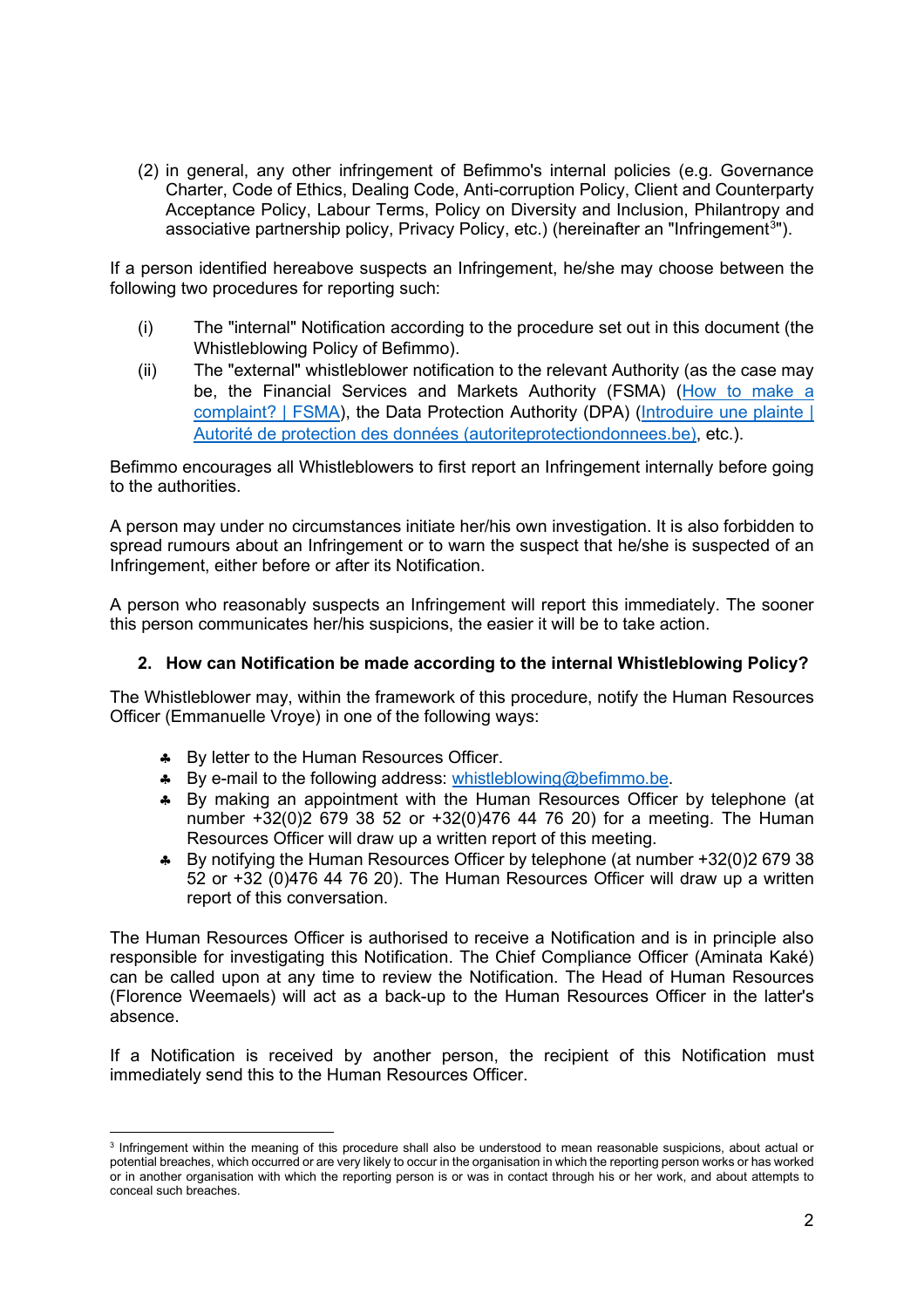To avoid any risk of conflicts of interest, the Human Resources Officer as notification handler is replaced by another person in the following cases:

- If the Notification concerns a member of the Human Resources Department, the Notification is sent to the Chief Compliance Officer (instead of the Human Resources Officer).
- If the Notification concerns a member of the Executive Committee, the Notification is sent to the Chairman of the Audit Committee (instead of the Human Resources Officer).
- If the Notification concerns a Director, the Notification is sent to the Chairman of the Board of Directors.
- If the Notification concerns the Chairman of the Board of Directors, the Notification is sent to the Chairman of the Audit Committee.

In such cases, the Chairman of the Audit Committee or the Chairman of the Board of Directors will replace the Officer for the procedure described below.

# **3. What information should a Notification contain?**

The Whistleblower may choose to remain anonymous, but must provide sufficient information to enable the designated persons to properly investigate the matter.

However, Befimmo encourages Whistleblowers to identify themselves so that the Notification can be managed more efficiently.

The Notification must contain at least the following information:

- ♣ Context and scope of the event
- ♣ Date of the event (or the period during which the event took place)
- ♣ Location of the event
- ♣ Persons involved (name and position)
- ♣ Witnesses
- ♣ Evidence
- ♣ Any other element that appears relevant to the Whistleblower.

The Whistleblower shall take the necessary care to ensure the accuracy of the information.

# **4. What happens after receipt of a Notification?**

The Human Resources Officer<sup>4</sup> confirms receipt of the Notification to the Whistleblower within 7 days.

# **5. How does the investigation of a Notification proceed?**

The Human Resources Officer immediately carries out a careful and thorough investigation. If necessary, the Human Resources Officer can call on the Chief Compliance Officer of the Internal Auditor or any other competent person to assist him with the investigation of the Notification.

<span id="page-2-0"></span><sup>&</sup>lt;sup>4</sup> Or the person who replaces him, where applicable, in the cases described in point 2.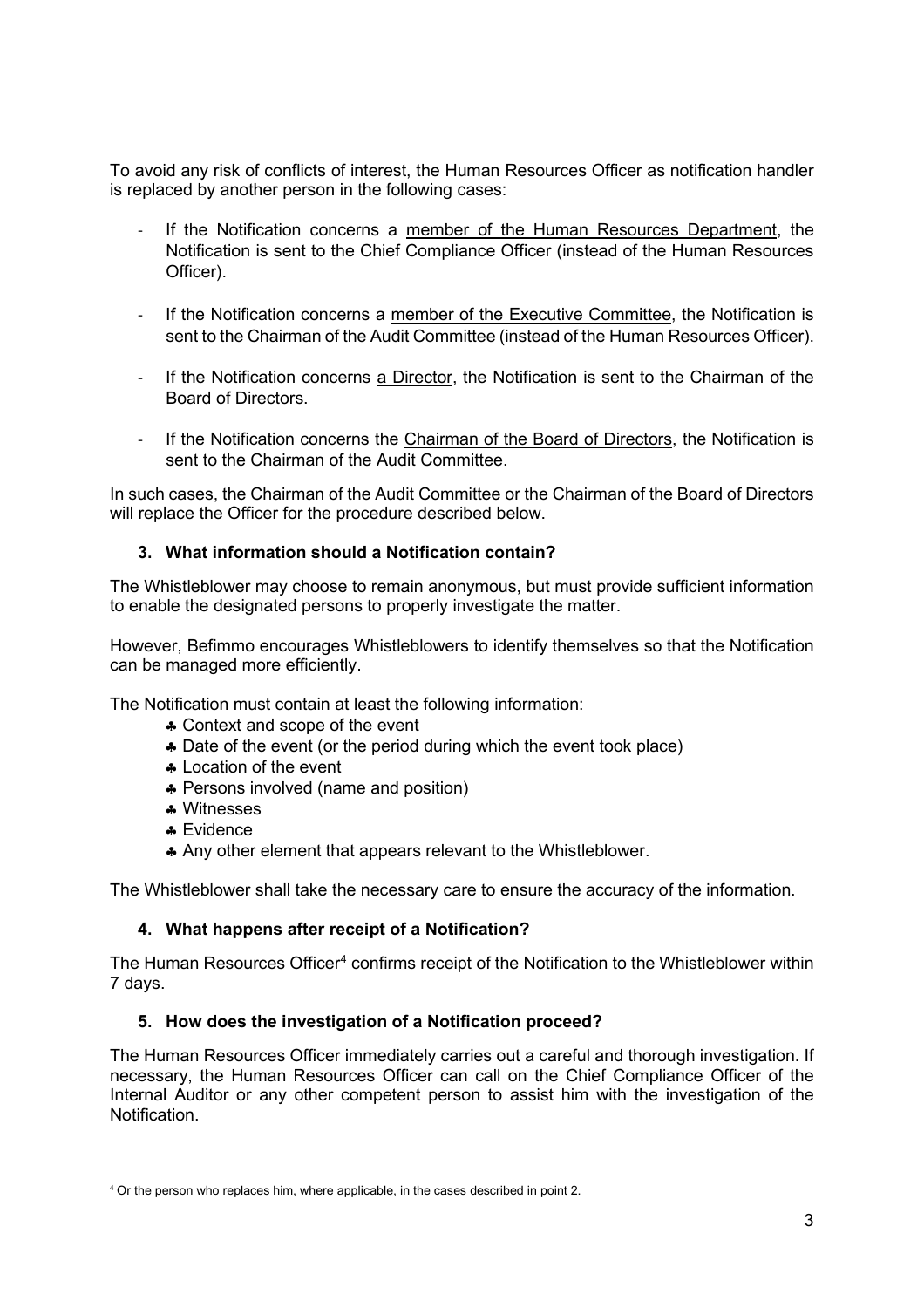The Human Resources Officer can request additional information from the Whistleblower in the context of the investigation of the Notification.

The Human Resources Officer investigates the Notification in an impartial manner, in full autonomy, and with maximum discretion. He has the right to hear persons and witnesses or to call on independent internal or external bodies to verify certain information.

The goal of this investigation is to:

A) Determine whether an Infringement indeed has been committed and, if so, to what extent;

B) Minimise the risk of further Infringements, and damage to Befimmo's reputation ; and,

C) If possible, protect all supporting documents.

#### **6. What actions can be taken after investigating a Notification?**

#### a) In the event of a valid Notification

If after investigation it appears that the Notification is well-founded, a report is submitted to the Executive Committee or the Board of Directors (if the Notification concerns a Director or a member of the Executive Committee) with a view to taking adequate measures. The report contains a detailed description of the findings of the investigation and all supporting documents.

If necessary, Befimmo will impose disciplinary sanctions or other appropriate measures on the person about whom the Notification was given, without prejudice to the right of Befimmo and/or third parties to civilly or criminally prosecute the person about whom a Notification was given.

b) In the event of an unfounded Notification

If after investigation it appears that the Notification is unfounded, the investigation ends. The Executive Committee or the Board of Directors (if the Notification concerns a Director or a member of the Executive Committee) is informed of this.

c) In the event of a manifestly unfounded Notification

If after investigation it appears that the Notification is manifestly unfounded and/or was made frivolously, a report is submitted to the Executive Committee or the Board of Directors (if the Notification concerns a Director or a member of the Executive Committee) with a view to taking adequate measures. The report contains a detailed description of the findings of the investigation and all supporting documents.

If necessary, Befimmo will take disciplinary action against the Whistleblower who acted in bad faith, without prejudice to the right of Befimmo and/or third parties to civilly or criminally prosecute the Whistleblower, who acted in bad faith.

# d) In any case

- Befimmo will inform the person about whom a Notification was made in due time concerning:
	- − the Notification and the measures it intends to take after investigating the Infringement;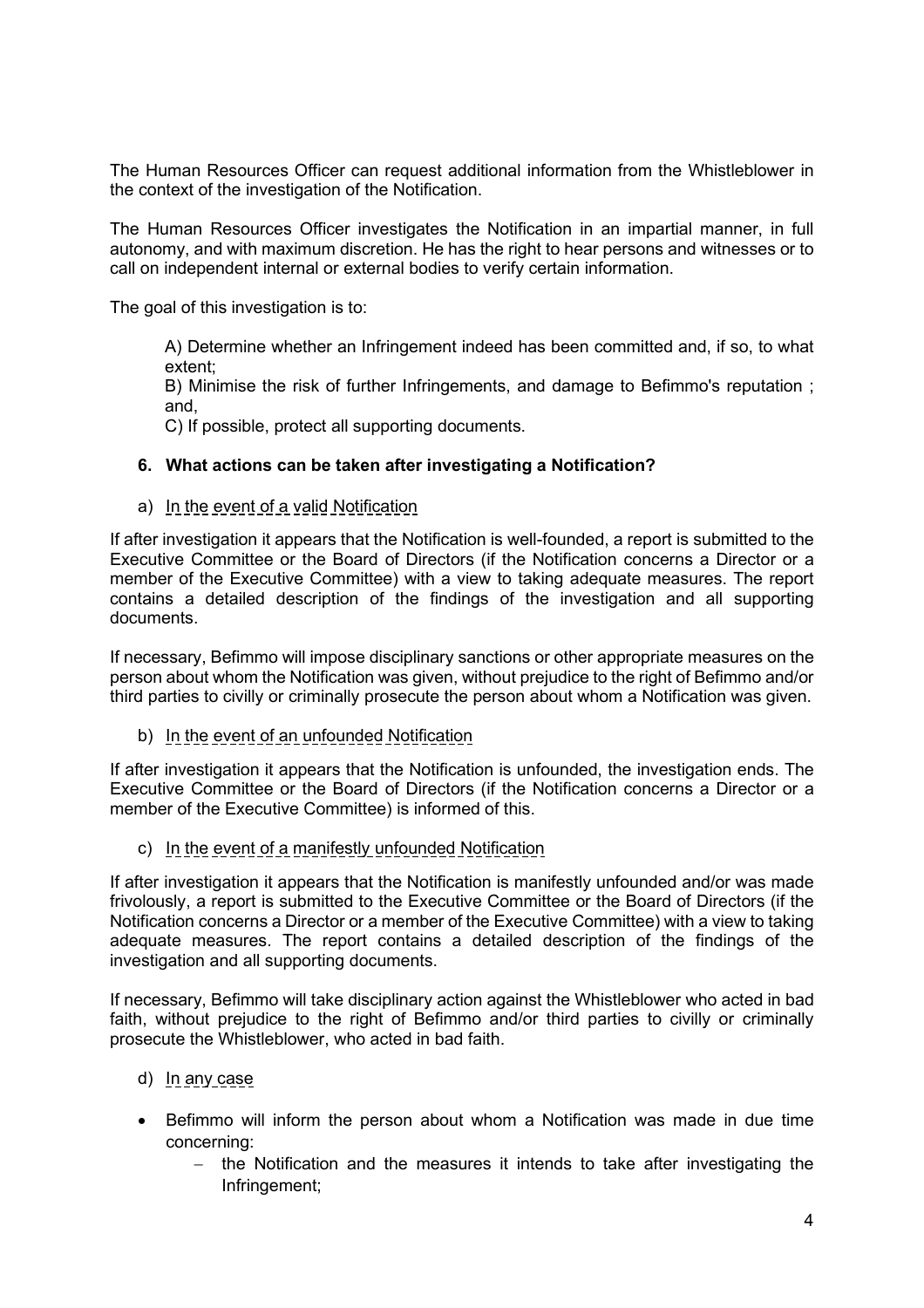- − the internal or external services to which the data of the Notification and/or the result of the investigation can be communicated; and
- − the rights of the person.
- Befimmo will provide feedback to the Whistleblower at the latest within three months of the acknowledgement of receipt, if necessary, after the person about whom the Notification was made was heard, and after a decision has been taken.
- Befimmo reserves the right to postpone this notifying/informing in exceptional circumstances and/or in the interest of the investigation.
- The Whistleblower may not release confidential, false or misleading information during the procedure. After a Notification, the Whistleblower is also bound to maintain confidentiality with respect to any information or report that might be communicated to him as well as with respect to the resulting findings.
- When an investigation about a member of the Executive Committee or a member of the Board of Directors is discussed during a meeting of the Board of Directors, that member will not participate in the deliberation or the decision-making on this matter. If applicable, this person could be heard by the Board of Directors.

# **7. What guarantees does the Whistleblower have?**

The Human Resources Officer and all other persons who act in the investigation of the Notification will keep the identity of the Whistleblower secret during the procedure, unless investigations by national authorities or judicial proceedings call for the immediate disclosure.

The Human Resources Officer furthermore ensures that the Whistleblower who notifies an irregularity in good faith, whether through internal or external Notification (and, under certain conditions, public disclosure), does not in any way suffer any negative consequences as a result of or in connection with such Notification. The fact that, after examining the alleged irregularity, it appears that the Notification is unfounded is not sufficient in itself to decide that the Whistleblower acted in bad faith.

However, this protection is not guaranteed in the event that a person conducts his or her own investigation, uses alternative channels or makes a Notification in bad faith.

# **8. What guarantees does the person about whom an Infringement is notified have?**

The Human Resources Officer and all other persons who act in the investigation of the Notification will keep the identity of the person about whom a Notification was made secret during the procedure, unless investigations by national authorities or judicial proceedings call for the immediate disclosure.

# **9. How are Notifications followed up?**

The Human Resources Officer will keep a register of all received Notifications, and the followup given, at the registered office of Befimmo.

The identity of Whistleblowers and of the persons involved in the Notifications is anonymised in the register at the moment that the register must be made public (e.g. at the request of a supervisory authority or in the context of an audit), unless the disclosure is imposed by a legal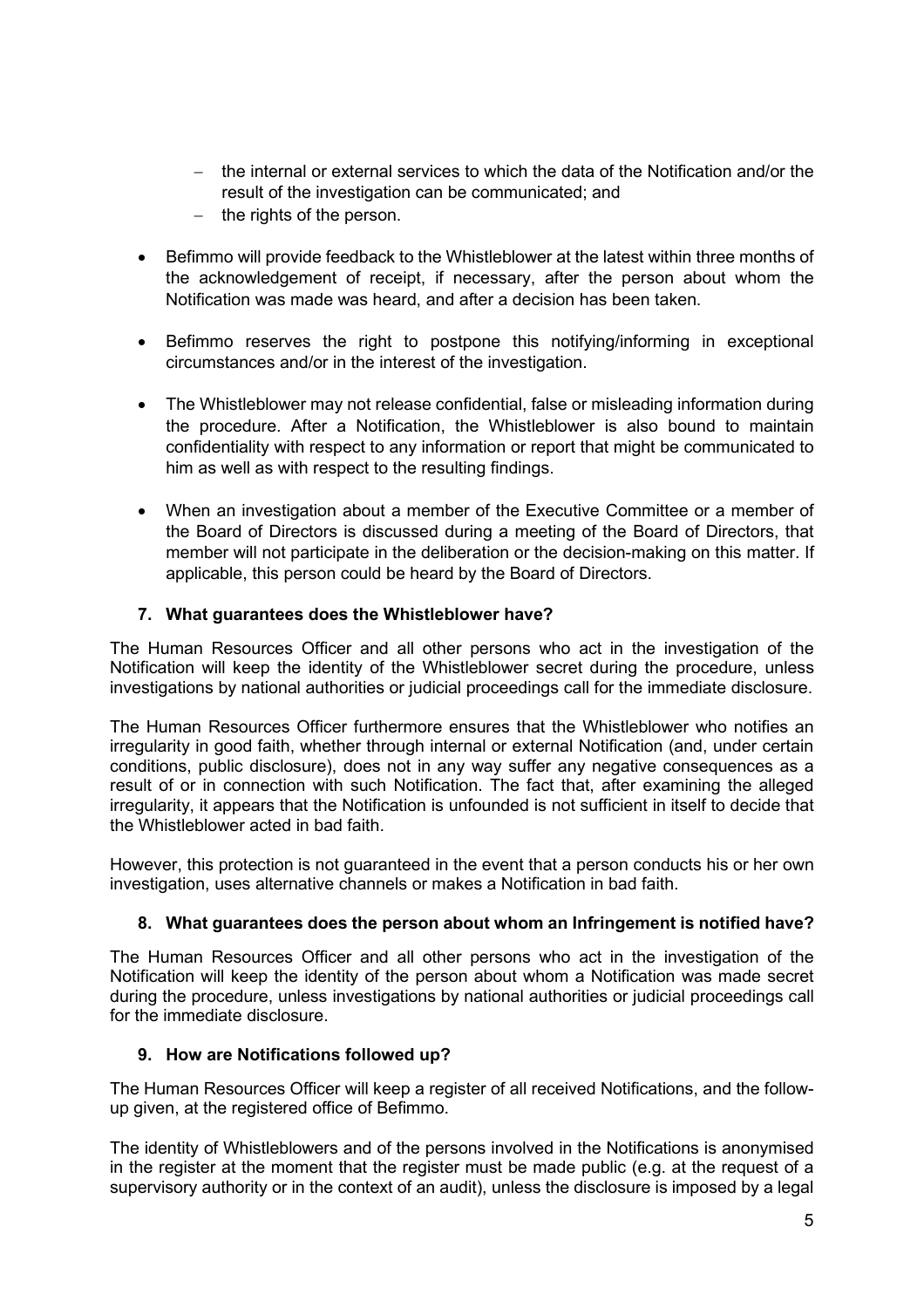or regulatory provision, by a judicial or administrative authority or in the context of judicial or administrative proceedings.

The register of received Notifications is only accessible to the Human Resources Officer, the Head of Human Resources, the Executive Committee, the Chairman of the Audit Committee and the Chairman of the Board of Directors.

#### **10. What are the consequences of non-compliance with this procedure?**

Failure to follow the procedure set out in this document or taking control oneself of an Infringement investigation can result in a complaint by the person about whom an Infringement has been reported, without prejudice to potential disciplinary action against the person who caused the Infringement.

This procedure is not intended – and should not be considered – as a prohibition or restriction for the Whistleblower to communicate, collaborate and respond to a request from an external authority. This procedure does not prejudice any right of the Whistleblower under existing legislation and may not be construed as being in conflict with existing laws, regulations and rights hereunder.

#### **11. How is personal data processed in the framework of this procedure?**

The submission, handling and investigation of Notifications in the context of this procedure involves the processing of personal data. Befimmo (Cantersteen 47, 1000 Brussels) is the controller for the processing of the personal data exchanged in the framework of this procedure.

Personal data exchanged in the context of this procedure is used for investigating the Notification, with a view to taking any measures or sanctions after a Notification, and with a view to defending the interests of Befimmo or third parties in court.

The legal basis for the processing of personal data in the context of this procedure is based on, depending on the case, Befimmo's legitimate interest or Befimmo's legal obligation to provide adequate internal procedures for reporting actual or potential infringements according to Directive (EU) 2019/1937 of the European Parliament and of the Council of 23 October 2019 on the protection of persons who report breaches of Union law.

In this context, Befimmo may pass on personal data to external consultants, competent authorities and supervisory authorities.

If a Notification proves unfounded, Befimmo will remove personal data within a reasonable period of time. If a Notification proves to be well-founded or if a Notification is manifestly unfounded, Befimmo will retain personal data as long as necessary with a view to taking measures or sanctions or with a view to its defence in court. In any case, Befimmo undertakes not to process more personal data than is necessary to analyse the Notification.

Persons whose data are processed in the context of a Notification of an Infringement have the right to access their personal data. They may have their personal data corrected or ask for their personal data to be removed or the processing thereof to be restricted.

The exercise of the above rights may be subject to conditions. However, these rights do not imply any right of access to personal data of other persons.